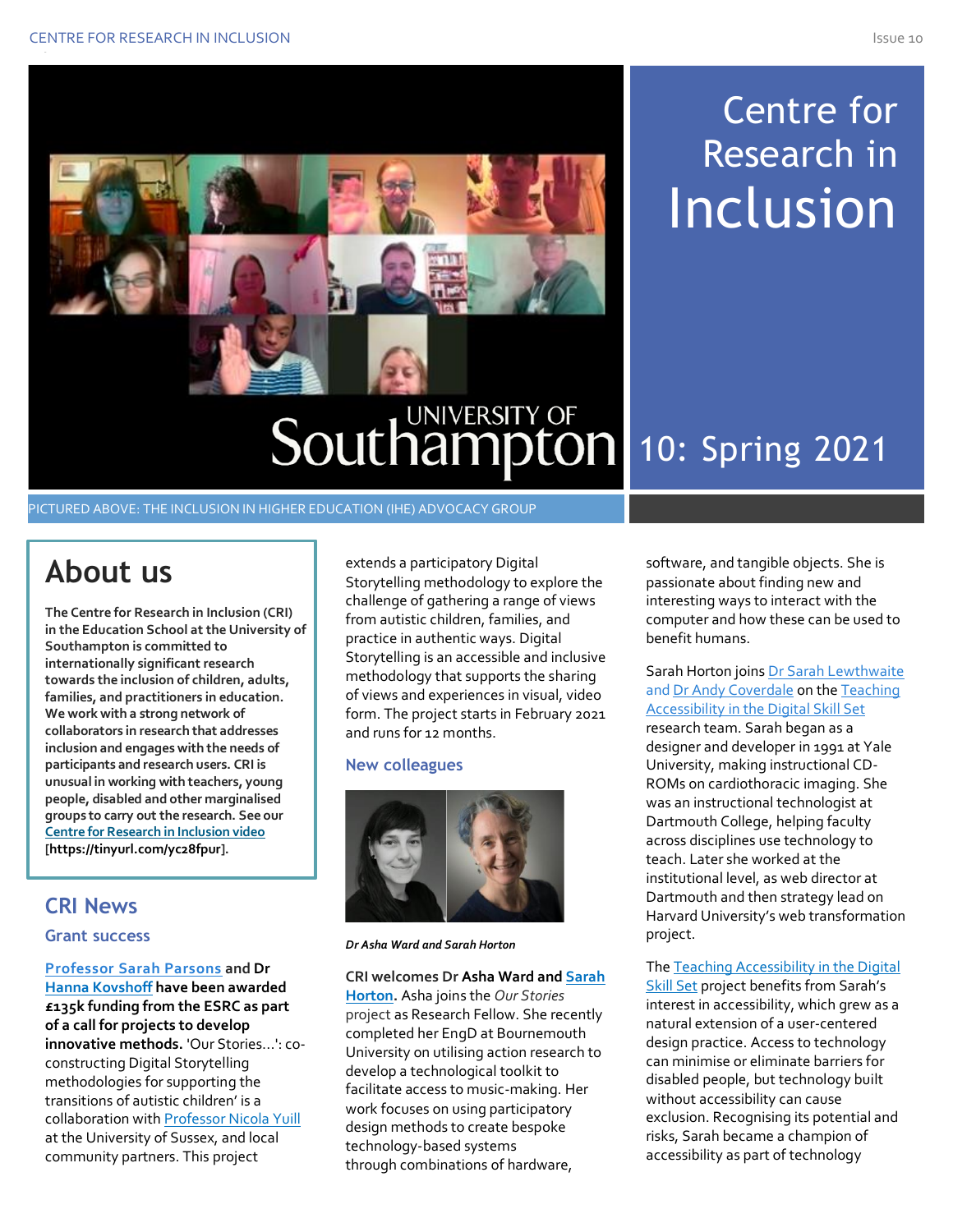professionalism. As an accessibility engineer, Sarah has performed design reviews and audits of websites, applications, apps, and devices, and conducted user research and usability studies. She was lead for The Paciello Group's strategy services, providing strategic consulting to teams and organizations seeking to incorporate accessibility into culture and practice and she has worked with a broad range of companies and organizations, gaining insights into how accessibility is currently managed and manifested in our digital world.

To be effective, attention to accessibility must be shared among everyone who designs, builds, and uses technology. One clear challenge is a lack of knowledge and skills to successfully meet accessibility responsibilities. Many people in these roles have not been taught about accessibility in their education or professional programs. CRI's Teaching Accessibility in the Digital Skill Set study aims to address this gap. Look out for news from the project in the Summer newsletter.

## **New paper from CRI – Research synopsis**

**Marta Cristina Azaola (2021) Social fragmentation and the public–private school divide: the case of highachieving high schools in Mexico City. Globalisation, Societies and Education.** 

**https://doi.org/10.1080/14767724.2021 .1878011**

We live in a polarised world and Mexico is no exception. Drawing on data from semi-structured interviews, this paper explores views on social fragmentation amongst participants from public and private high-achieving high schools in Mexico City. While issues relating to social fragmentation have recently received more attention in Mexico, there is a lack of research in relation to the existing divisions amongst both school types. The paper exposes some of the implications of the public–private school divide for achieving social cohesion. The findings show many barriers for social interaction amongst different school

types, such as students' lack of knowledge and awareness about the country's rich cultural diversity. However, the study also found some opportunities for an open discussion about the historic social fragmentation. For example, many students mentioned the right of all children, regardless of their socioeconomic background, to receive education of good quality and many were aware of the current social inequalities prevailing in Mexico. Given that current opportunities of shared learning across institutions are scarce and inconsistent, the study proposes allowing interaction across different school types amongst students from different socioeconomic backgrounds who would otherwise not be able to meet. The purpose is to allow collective learning as equals. Similar initiatives of shared learning between students from very different backgrounds and with dissimilar educational attainment have been implemented across Arab and Jewish schools in Israel. Although the paper focuses on a particular context, the public–private divide in education and the prevalent negative perception of public education exist in many different contexts around the world so the study makes a call for further research in this area.

### **New Research Reports**

#### **On- and off-the-job training in Apprenticeships in England**

In the context of recent reforms aimed at enhancing the quality of apprenticeships in England, the Gatsby Foundation commissioned two research projects that together examined the quality of the two main elements of apprenticeship: on- and off-the-job training:

- *On-the-job training in apprenticeship in England* by Dr Michaela Brockmann and Ian Laurie at the Centre for Research in Inclusion, University of Southampton
- *The factors affecting the quality of the 'off-the-job' element of apprenticeships in the West Midlands region* by Rob Smith and Vanessa Cui at Birmingham City University.

The report presents the findings of the two studies, both of which adopted a case study approach based on interviews with employers and apprentices across a range of sectors.



*The report On- and off-the-job Training in Apprenticeships in England was published on 5 February 2021*

Many employers in the research (those in the traditional sectors, such as engineering) offered high-quality apprenticeships, where comprehensive on- and off-the job training was designed to develop apprentices' occupational competence. The employer role was critical in ensuring a carefully integrated approach and in providing extensive on-the-job training that was carefully integrated with the off-the-job element.

At the other end of the spectrum, the research identified employers (commonly in the service sector) whose engagement with and understanding of apprenticeship went counter the idea of a gradual development of expertise in a community of practice. Apprentices were commonly regarded as fullyfledged workers rather than learners. They received little training in the workplace, whilst the apprenticeship was referred to only as the off-the-job element (20% of their contracted working hours). These employers relied on training providers to deliver the apprenticeship whilst there was a lack of appreciation of the importance of their own role in providing quality training. The onus of completing the apprenticeship was on the apprentices, who struggled to complete the off-thejob training in pressurised work environments.

The researchers recommend that an apprenticeship be based on comprehensive on- and off-the-job training, extending to 100% of an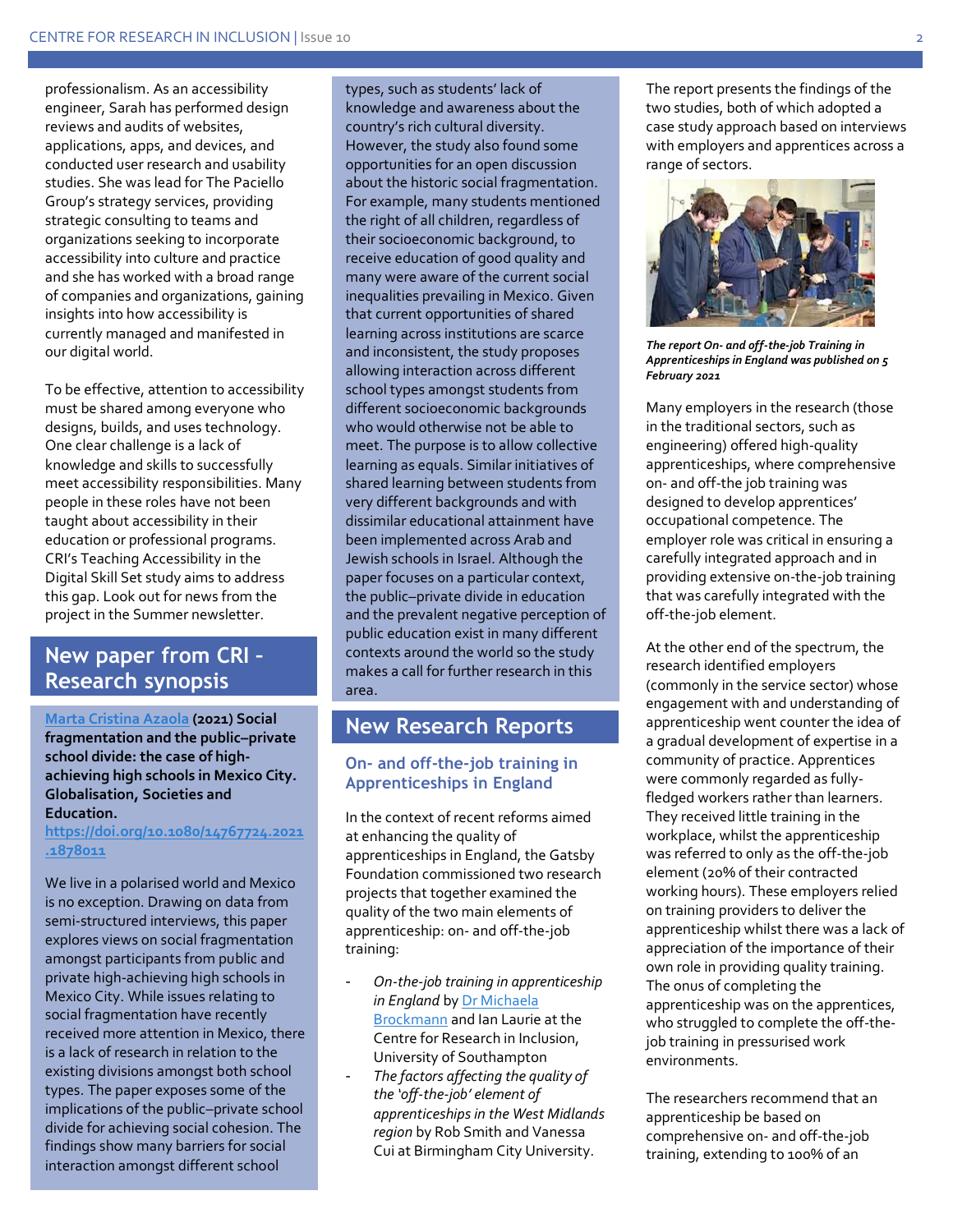apprentice's working hours, and question whether the low-cost/low-skills approach by some employers should be funded under the apprenticeship programme.

The report *On- and off-the-job Training in Apprenticeships in England* was published on 5 February 2021 and is available on the Gatsby website: https://www.gatsby.org.uk/education/la test/employers-attitudes-to-trainingcritical-to-delivering-a-world-classapprenticeship-system

#### **Formation of the 'Inclusion in Higher Education UK Advocacy Group' (IHE, UK)**

Dr Sue Carpenter spent her sabbatical from the City University of New York (where she teaches arts in education and disability studies courses in the Education Program in the Department of Behavioral Sciences) exploring programmes in Europe and the UK in higher education for students with learning (intellectual) disabilities. There are programmes running (although mostly online at the moment) in Austria, Ireland, Iceland, Germany and being planned in Norway. Although there are opportunities to be involved in research in the UK (as in the *Self-building our lives* collaborative research project featured in previous CRI newsletters), currently there are no opportunities for students with learning disabilities to attend and contribute to the learning environment of a university in the UK.

There are provisions in further education for students up to age 25 years with learning disabilities to attend a college. There are also over 100 colleges that are part of the National Association of Special Education Colleges that are not yet inclusive. There were programmes and provisions run by The Open University in the 1980s and 90s which sadly are no longer running or funded.

So, in January 2021 Sue formed the Inclusion in Higher Education (IHE) UK Advocacy group. The group includes: faculty, students with learning disabilities, administrators, disability advocates and parents from the UK, USA, Ireland, Greece, Norway and

Iceland. The first meeting was held on 18 January, Martin Luther King Day - a public holiday in the USA, an appropriate day to be advocating for a civil rights issue.

The mission of the IHE includes: to advocate for students with learning disabilities of any age to have a choice to have access to a University, and the ability to enrich and contribute to that learning environment. It is also to raise awareness of the inequality in higher education in the UK and draw attention to the fact that matriculating students within a university are missing out by not having the opportunity to engage with their peers with learning disabilities.

For further information about the group and or if would like to join please contact Sue at scarpenter@kbcc.cuny.edu.

#### **An online, international inclusive music outreach project**

Dr Sue Carpenter - an arts educator at City University of New York (CUNY) and Visiting Research Fellow with CRI remained in the New Forest 'sheltering in place' once her sabbatical from CUNY finished in 2020. She continues teaching online with trainee teachers in the first or second year of their degree in Brooklyn. Maintaining her involvement with CRI, Sue initiated a collaboration and inclusive online music outreach project with Dr Ceri Edwards-Hawthorne, a former doctoral researcher from Southampton University who now teaches at Sheiling College, Ringwood. Sheiling College provides education for students with severe or complex learning disabilities and is part of the National Association of Special Education Colleges.



*Music outreach session on Zoom!*

Ceri was eager to expand inclusion opportunities for her students including those who are pre-verbal. This was an opportunity for her students to connect with peers through music via Zoom and Sue wanted the trainee teachers to experience this particular approach to inclusive community music-making. Sue trained in music outreach in the Music Engagement Program with Susan West PhD at the Australian National University.

The philosophy of the outreach is based on the work of John Diamond MD. It emphasises the social outcomes and connections that can be made through music. Ordinarily in a music outreach, participants are encouraged to make eye contact, take each other's hands, singing for and with others. The former was not possible via Zoom! But even online, through the vehicle of singing, connections were made between the students and staff at Sheiling College and trainee teachers in Brooklyn. When they 'meet' on a Wednesday afternoon the repertoire used includes folk and Tin Pan Alley songs like 'Daisy Bell' and 'You are my sunshine'.

Ceri commented that there was an 'aha' moment when one of her students realised she was being personally addressed via the big screen in their classroom – it was not just a video! Importantly, support staff also participated. The trainee teachers in Brooklyn appeared to really enjoy meeting students from the UK and commented on the enthusiasm and energy in their classroom. One of the enthusiastic participants from Brooklyn is a student on the autistic spectrum with an intellectual disability, who is part of the Melissa Riggio Higher Education Program. The project continues and will expand over the Spring semester.